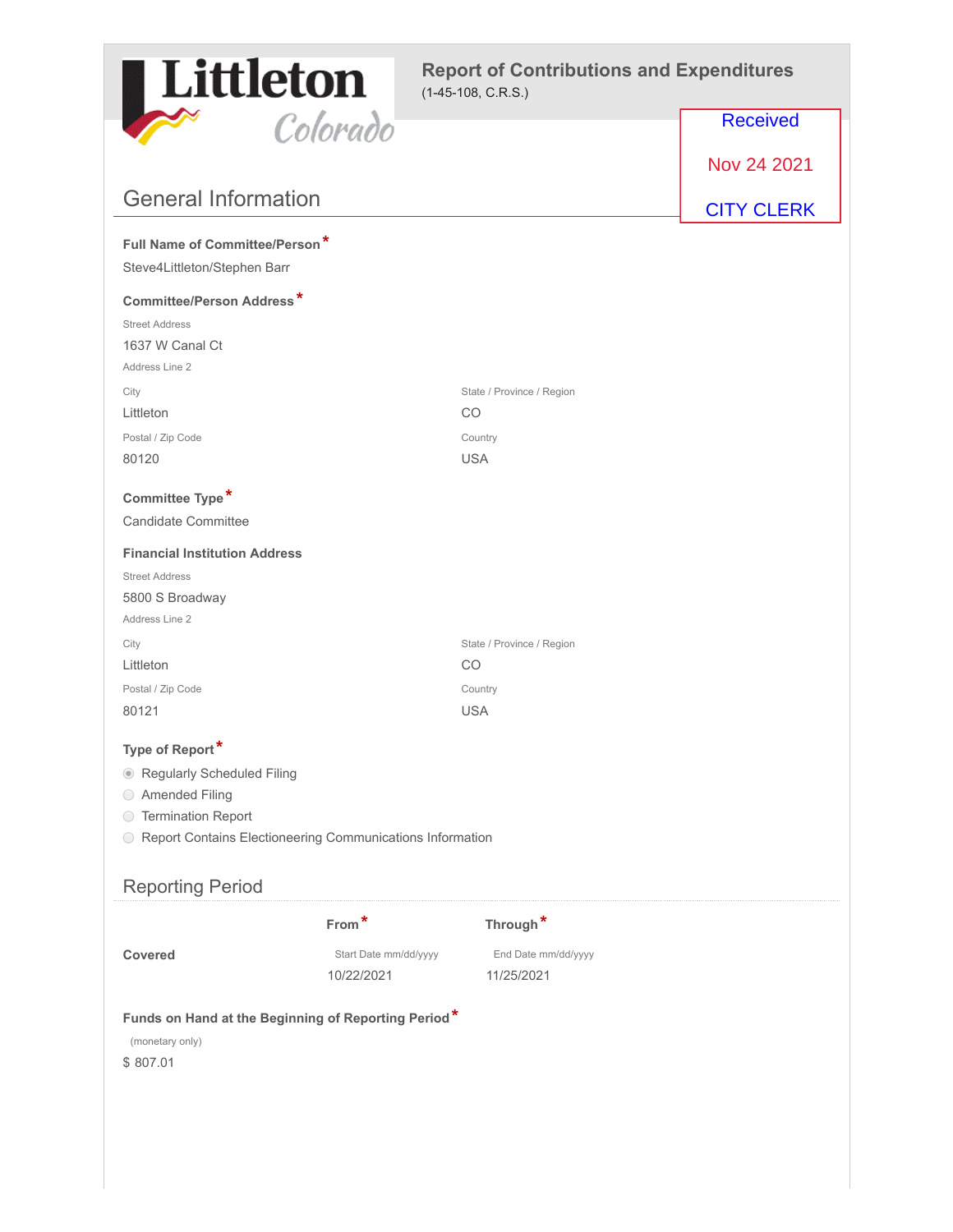### **Declared Total Spending Total of Other Receipts \***

[Art. XXVIII, Sec. 4(1)] \$ 587.99

### **Non-Itemized Contributions \* Non-Itemized Expenditures \***

(Contributions of \$19.99 or Less)

\$ 0.00

(Interest, Dividends, etc.)

\$ 0.00

(Expenditures of \$19.99 or Less)

\$ 0.00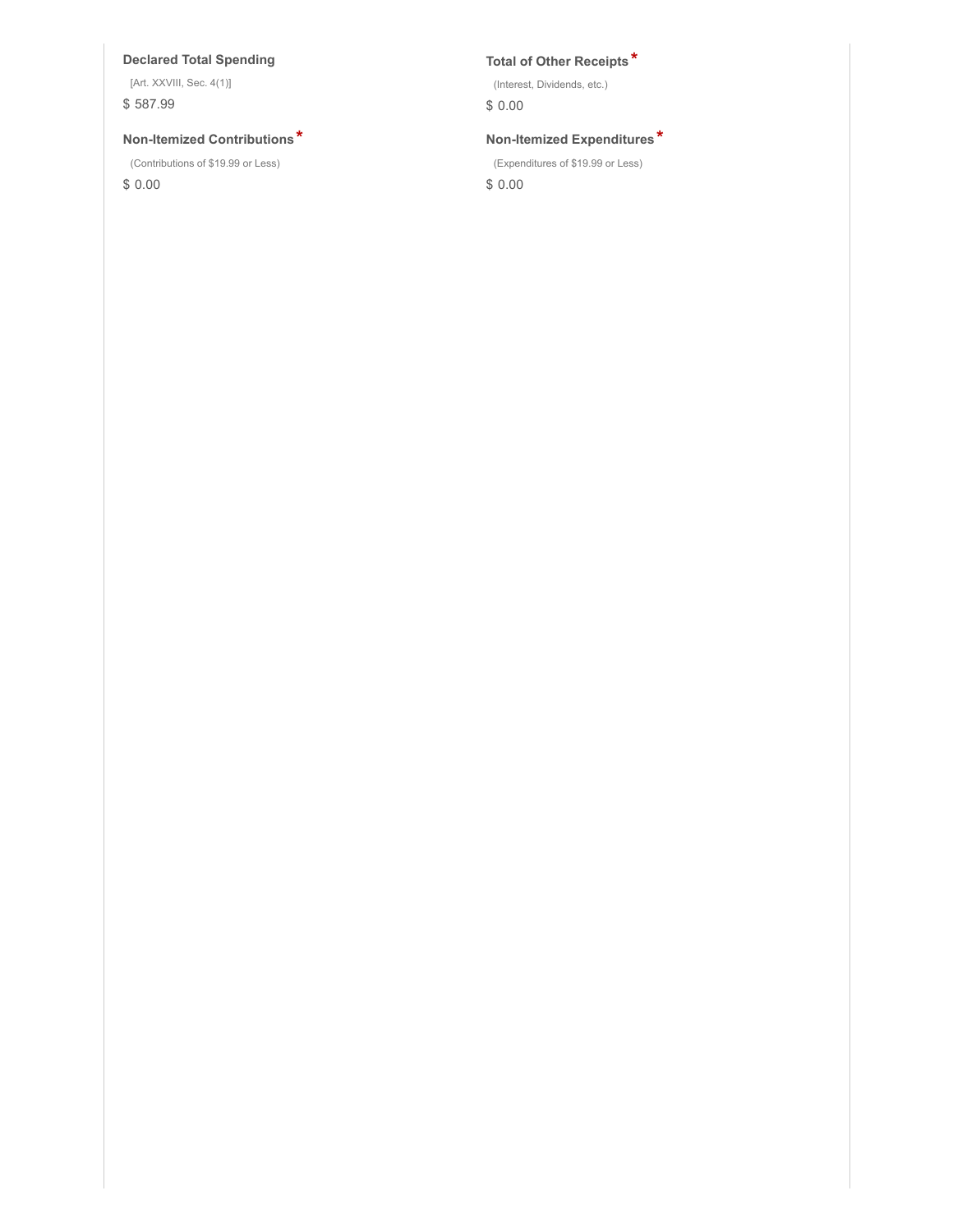# Schedule A

### **Full Name of Committee/Person**

Steve4Littleton/Stephen Barr

## Itemized Contributions Statement (\$20 or more)

[1-45-108(1)(a), C.R.S.]

| Date Accepted*<br>10/29/2021         | Contribution Amt. <sup>*</sup><br>\$50.00 |                           | Aggregate Amt.*<br>\$50.00 |
|--------------------------------------|-------------------------------------------|---------------------------|----------------------------|
| <b>Electioneering Communication*</b> |                                           |                           |                            |
| ○ Yes                                |                                           | $\odot$ No                |                            |
| Contributor Name*                    |                                           |                           |                            |
| (Last, First)                        |                                           |                           |                            |
| McCrumb, Briana                      |                                           |                           |                            |
| <b>Contributor Address*</b>          |                                           |                           |                            |
| <b>Street Address</b>                |                                           |                           |                            |
| 5845 S Hickory St                    |                                           |                           |                            |
| Address Line 2                       |                                           |                           |                            |
| City                                 |                                           | State / Province / Region |                            |
| Littleton                            |                                           | CO                        |                            |
| Postal / Zip Code                    |                                           | Country                   |                            |
| 80120                                |                                           | <b>USA</b>                |                            |
| <b>Contribution Description*</b>     |                                           |                           |                            |
| Online donation                      |                                           |                           |                            |
| <b>Contributor Employer</b>          |                                           |                           |                            |
| (if applicable, mandatory)           |                                           |                           |                            |
| <b>TIAA</b>                          |                                           |                           |                            |
| <b>Contributor Occupation</b>        |                                           |                           |                            |
| (if applicable, mandatory)           |                                           |                           |                            |
| <b>HR</b>                            |                                           |                           |                            |
|                                      |                                           |                           |                            |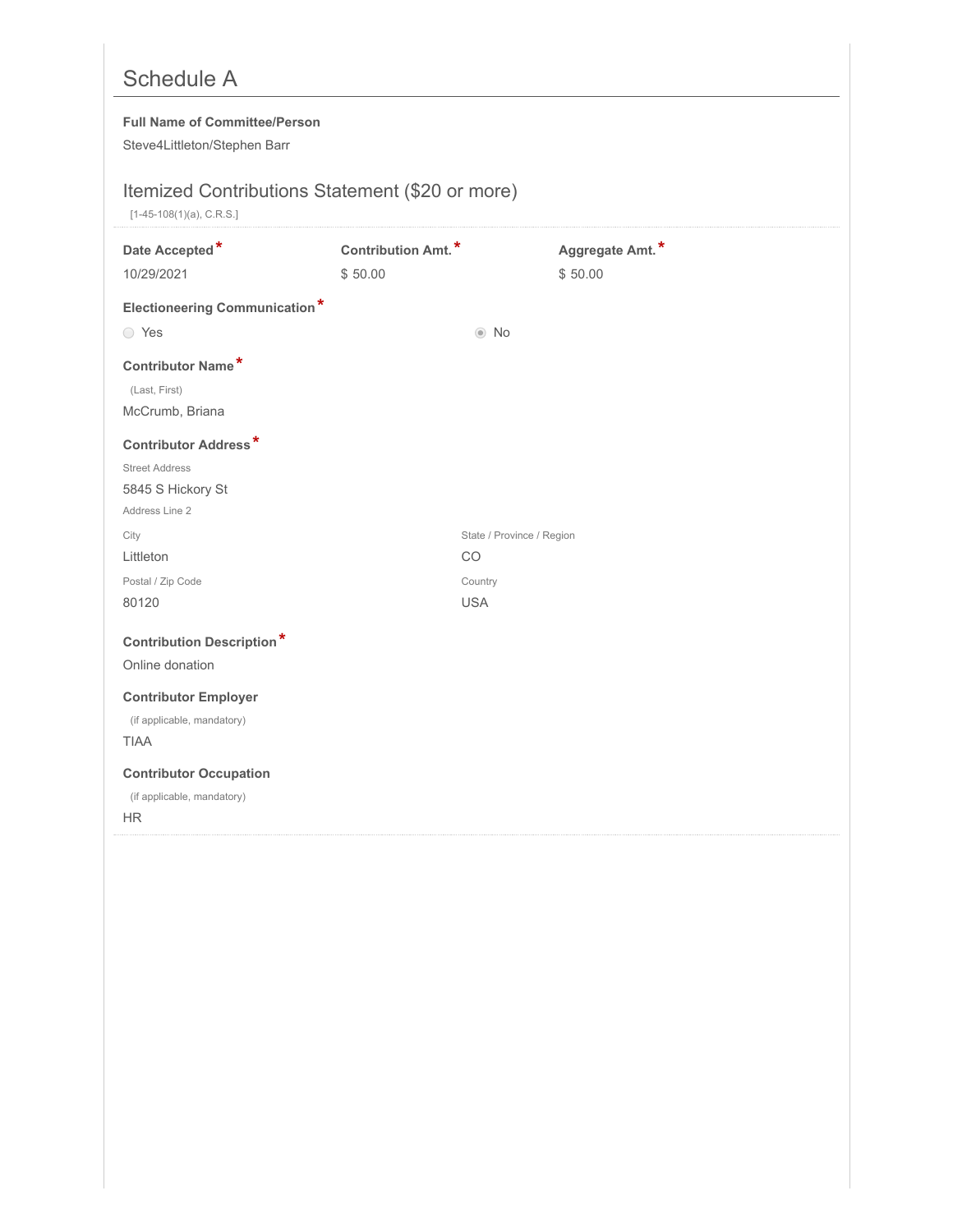# Schedule B

### **Full Name of Committee/Person**

Steve4Littleton/Stephen Barr

## Itemized Expenditures Statement (\$20 or more)

[1-45-108(1)(a), C.R.S.]

| Date Expended*                          | Expenditure Amt*                     |
|-----------------------------------------|--------------------------------------|
| 10/22/2021                              | \$40.00                              |
| <b>Recipient is (optional)</b>          | <b>Electioneering Communication*</b> |
| ○ Committee                             | ◯ Yes                                |
| ◯ Non-Committee                         | $\odot$ No                           |
| Expenditure Name*                       |                                      |
| <b>HR Post Office</b>                   |                                      |
| <b>Expenditure Address*</b>             |                                      |
| <b>Street Address</b>                   |                                      |
| 34 Springer Dr                          |                                      |
| Address Line 2                          |                                      |
| City                                    | State / Province / Region            |
| Highlands Ranch                         | CO                                   |
| Postal / Zip Code                       | Country                              |
| 80129                                   | <b>USA</b>                           |
| Purpose of Expenditure*                 |                                      |
| Stamps for donor appreciation postcards |                                      |
|                                         |                                      |
| Date Expended*                          | Expenditure Amt*                     |
| 11/3/2021                               | \$7.51                               |
| <b>Recipient is (optional)</b>          | <b>Electioneering Communication*</b> |
| ◯ Committee                             | ◯ Yes                                |
| ◯ Non-Committee                         | $\odot$ No                           |
| Expenditure Name*                       |                                      |
| ActBlue Service Charge                  |                                      |
| <b>Expenditure Address*</b>             |                                      |
| <b>Street Address</b>                   |                                      |
| Online                                  |                                      |
| Address Line 2                          |                                      |
| City                                    | State / Province / Region            |
| Littleton                               | CO                                   |
| Postal / Zip Code                       | Country                              |
| 80120                                   | <b>USA</b>                           |
| Purpose of Expenditure*                 |                                      |
| Service charge for donation acceptances |                                      |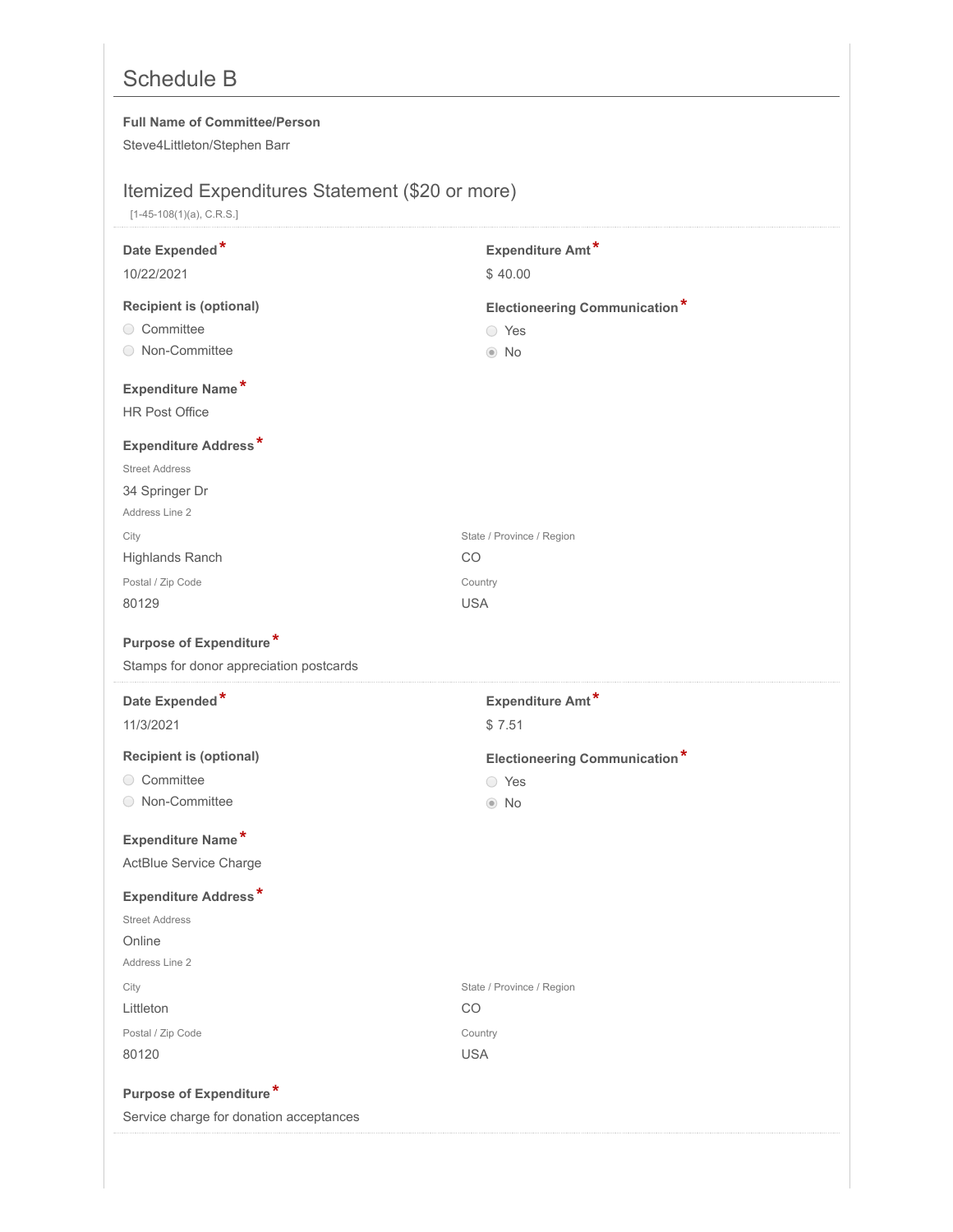| Date Expended*                                 | Expenditure Amt*                     |
|------------------------------------------------|--------------------------------------|
| 11/4/2021                                      | \$386.24                             |
| <b>Recipient is (optional)</b>                 |                                      |
| ○ Committee                                    | <b>Electioneering Communication*</b> |
| ◯ Non-Committee                                | ◯ Yes                                |
|                                                | $\odot$ No                           |
| Expenditure Name*                              |                                      |
| Carboy Winery                                  |                                      |
| <b>Expenditure Address*</b>                    |                                      |
| <b>Street Address</b>                          |                                      |
| 6885 S Santa Fe Dr                             |                                      |
| Address Line 2                                 |                                      |
| City                                           | State / Province / Region            |
| Littleton                                      | CO                                   |
| Postal / Zip Code                              | Country                              |
| 80120                                          | <b>USA</b>                           |
|                                                |                                      |
| Purpose of Expenditure*                        |                                      |
| Election night donor appreciation event        |                                      |
| Date Expended*                                 | Expenditure Amt*                     |
| 11/7/2021                                      | \$137.81                             |
| <b>Recipient is (optional)</b>                 | <b>Electioneering Communication*</b> |
| ○ Committee                                    | ◯ Yes                                |
| ◯ Non-Committee                                | $\odot$ No                           |
|                                                |                                      |
| Expenditure Name*                              |                                      |
| Squarespace                                    |                                      |
| Expenditure Address*                           |                                      |
| <b>Street Address</b>                          |                                      |
| Online                                         |                                      |
| Address Line 2                                 |                                      |
| City                                           | State / Province / Region            |
| Littleton                                      | CO                                   |
| Postal / Zip Code                              | Country                              |
| 80120                                          | <b>USA</b>                           |
|                                                |                                      |
| Purpose of Expenditure*                        |                                      |
| Domain payment for election/candidate website. |                                      |
| Date Expended*                                 | Expenditure Amt*                     |
| 11/9/2021                                      | \$16.43                              |
|                                                |                                      |
| <b>Recipient is (optional)</b>                 | <b>Electioneering Communication*</b> |
| ◯ Committee                                    | ◯ Yes                                |
| Non-Committee                                  | $\odot$ No                           |
| Expenditure Name*                              |                                      |
| ActBlue                                        |                                      |
|                                                |                                      |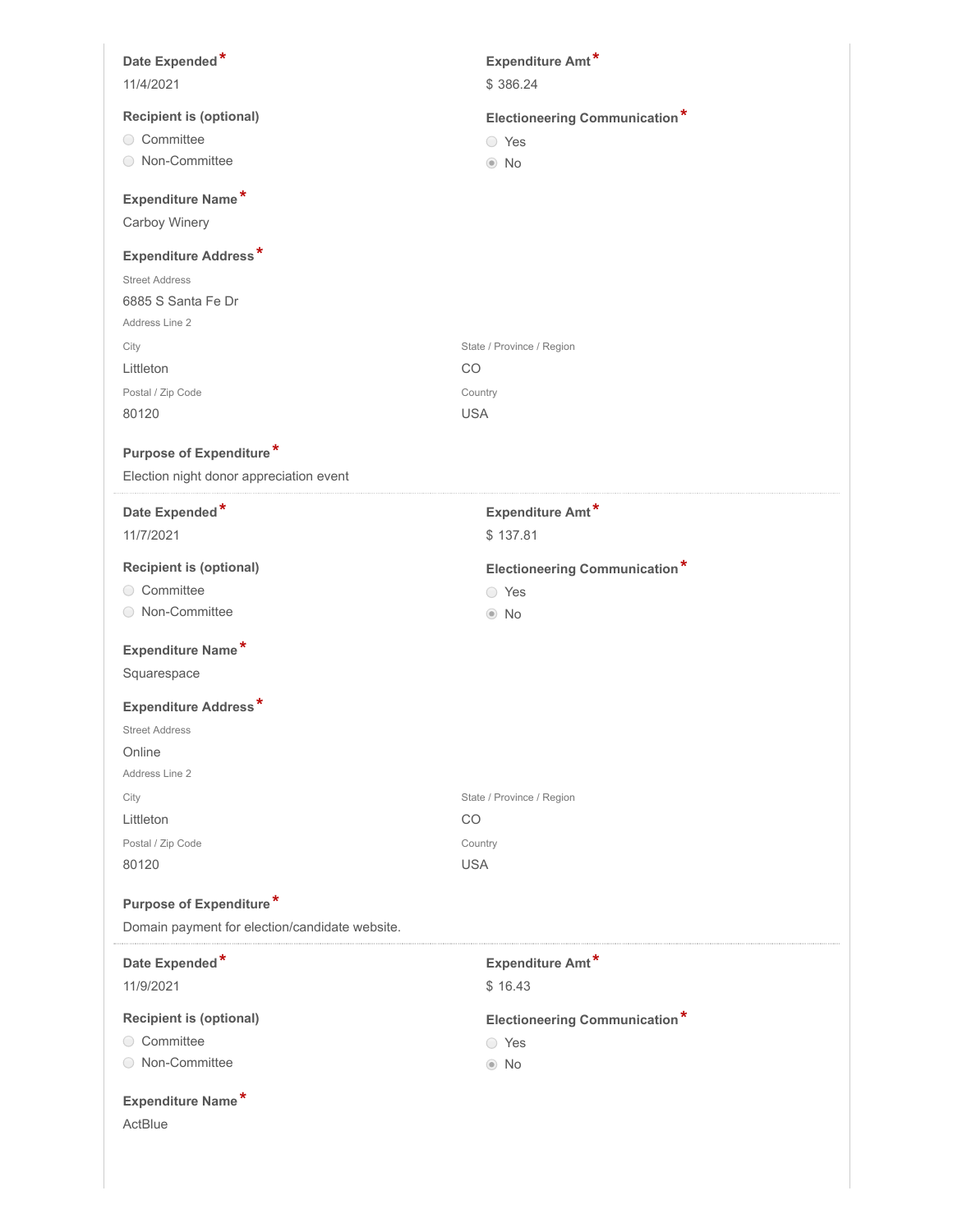### **Expenditure Address \* Purpose of Expenditure \*** City Littleton State / Province / Region CO Postal / Zip Code 80120 Country USA Street Address Online Address Line 2 Web charge for online service portal for ActBlue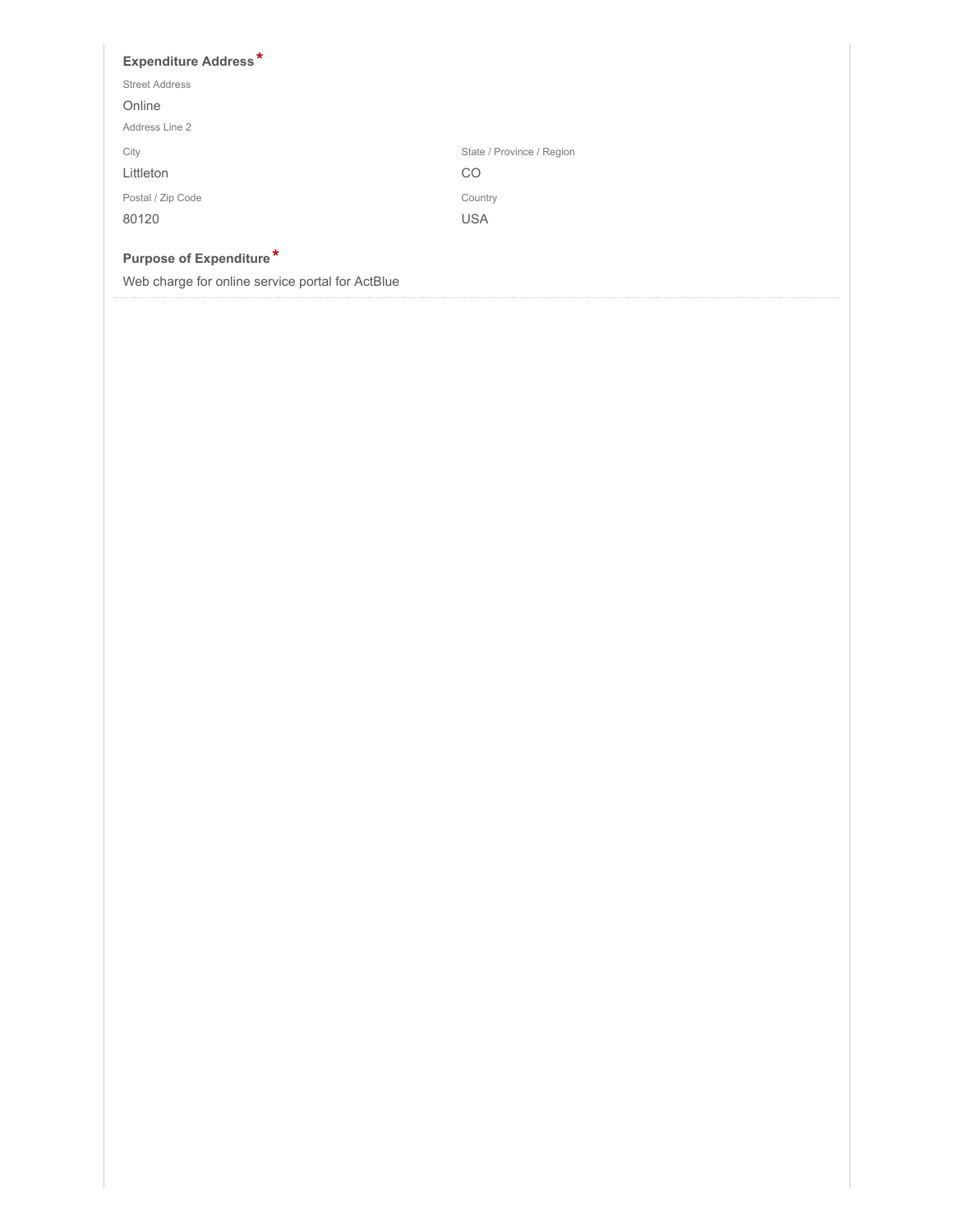# Schedule C

| <b>Full Name of Committee/Person</b><br>Steve4Littleton/Stephen Barr |                                                  |                                                             |                                |
|----------------------------------------------------------------------|--------------------------------------------------|-------------------------------------------------------------|--------------------------------|
| Loans                                                                |                                                  |                                                             |                                |
| <b>Lender Name</b><br>(Last, First or Institution)                   |                                                  |                                                             |                                |
| <b>Lender Address</b>                                                |                                                  |                                                             |                                |
| <b>Street Address</b>                                                |                                                  |                                                             |                                |
| Address Line 2                                                       |                                                  |                                                             |                                |
| City                                                                 |                                                  | State / Province / Region                                   |                                |
| Postal / Zip Code                                                    |                                                  | Country                                                     |                                |
| <b>Original Amount of Loan</b><br>\$                                 |                                                  | <b>Interest Rate</b>                                        |                                |
| <b>Loan Amount Received</b><br>This Reporting Period<br>\$           |                                                  | <b>Principal Amount Paid</b><br>This Reporting Period<br>\$ |                                |
| <b>Interest Amount Paid</b><br>This Reporting Period<br>\$           |                                                  | <b>Total Repayments Made</b><br>\$                          |                                |
| <b>Outstanding Balance</b>                                           |                                                  | <b>Date Loan Received</b>                                   |                                |
| \$                                                                   |                                                  | mm/dd/yyyy                                                  |                                |
| Due Date for Final Payment<br>mm/dd/yyyy                             |                                                  |                                                             |                                |
| <b>Total of All Loans</b><br>\$                                      |                                                  | <b>Total of all Loans Amount Repaid</b><br>\$               |                                |
| Provide for all loans listed above                                   | <b>List of Endorsers or Guarantors</b>           |                                                             |                                |
| <b>Loan Source</b>                                                   | <b>Endorser or Guarantor Full</b><br><b>Name</b> | <b>Endorser or Guarantor Full</b><br><b>Address</b>         | <b>Amount Guaranteed</b><br>\$ |
|                                                                      |                                                  |                                                             |                                |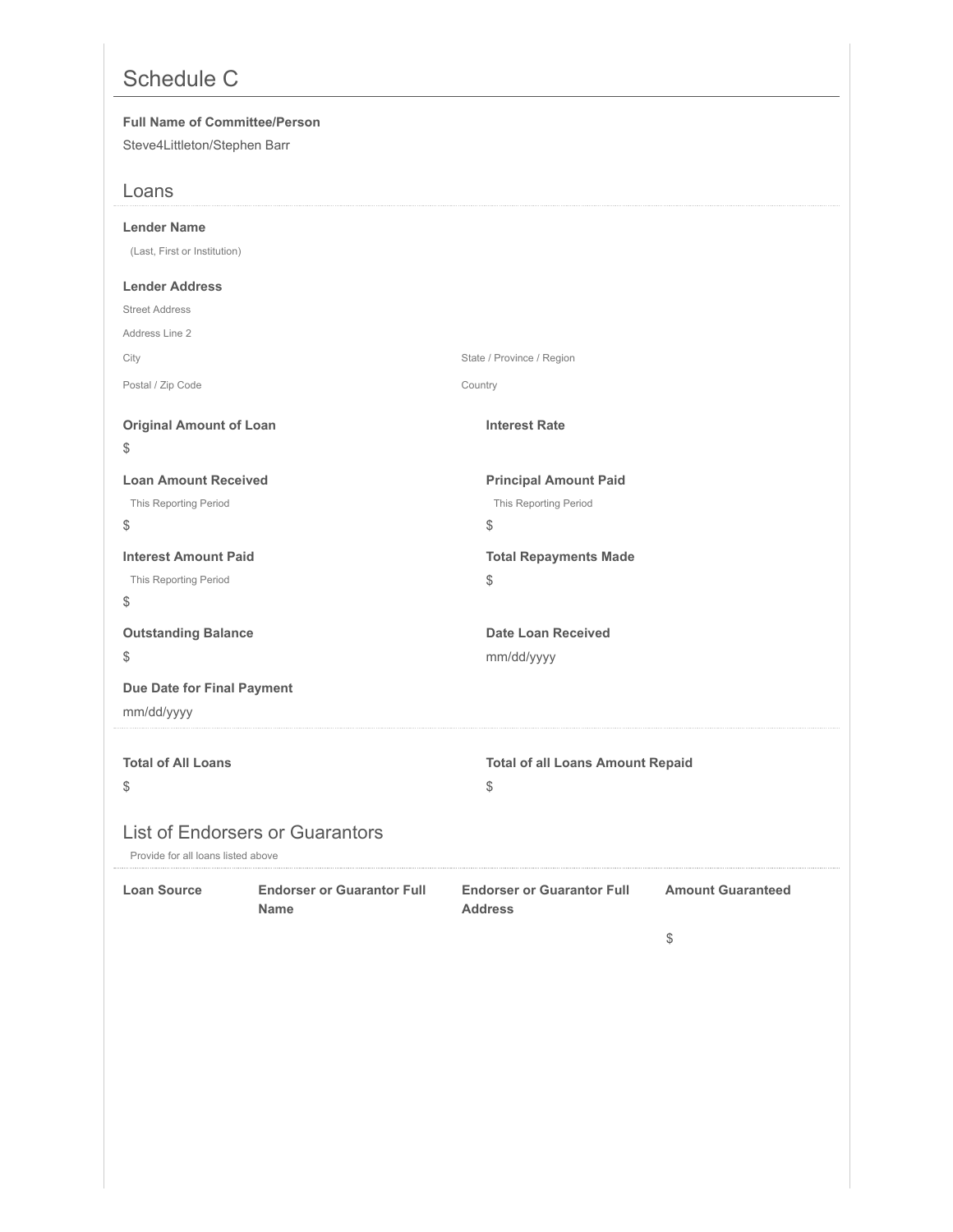# Schedule D

### **Full Name of Committee/Person**

Steve4Littleton/Stephen Barr

### Returned Contributions

(Previously reported on Schedule A - Contributions accepted and then returned to donors)

| <b>Date Accepted</b>                | <b>Date Returned</b>                                                                     | <b>Amount Returned</b> |
|-------------------------------------|------------------------------------------------------------------------------------------|------------------------|
| mm/dd/yyyy                          | mm/dd/yyyy                                                                               | \$                     |
| Name returned contribution to       |                                                                                          |                        |
| (Last, First)                       |                                                                                          |                        |
| Address returned contribution to    |                                                                                          |                        |
| <b>Street Address</b>               |                                                                                          |                        |
| Address Line 2                      |                                                                                          |                        |
| City                                | State / Province / Region                                                                |                        |
| Postal / Zip Code                   | Country                                                                                  |                        |
| <b>Reason contribution returned</b> |                                                                                          |                        |
|                                     |                                                                                          |                        |
|                                     |                                                                                          |                        |
|                                     |                                                                                          |                        |
|                                     |                                                                                          |                        |
| <b>Returned Expenditures</b>        | (Previously reported on Schedule B - Expenditures returned or refunded to the committee) |                        |
| <b>Date Expended</b>                | <b>Date Returned</b>                                                                     | <b>Amount Returned</b> |
| mm/dd/yyyy                          | mm/dd/yyyy                                                                               | \$                     |
| Name returned expenditure to        |                                                                                          |                        |
| (Last, First)                       |                                                                                          |                        |
| Address returned expenditure to     |                                                                                          |                        |
| <b>Street Address</b>               |                                                                                          |                        |
| Address Line 2                      |                                                                                          |                        |
| City                                | State / Province / Region                                                                |                        |
| Postal / Zip Code                   | Country                                                                                  |                        |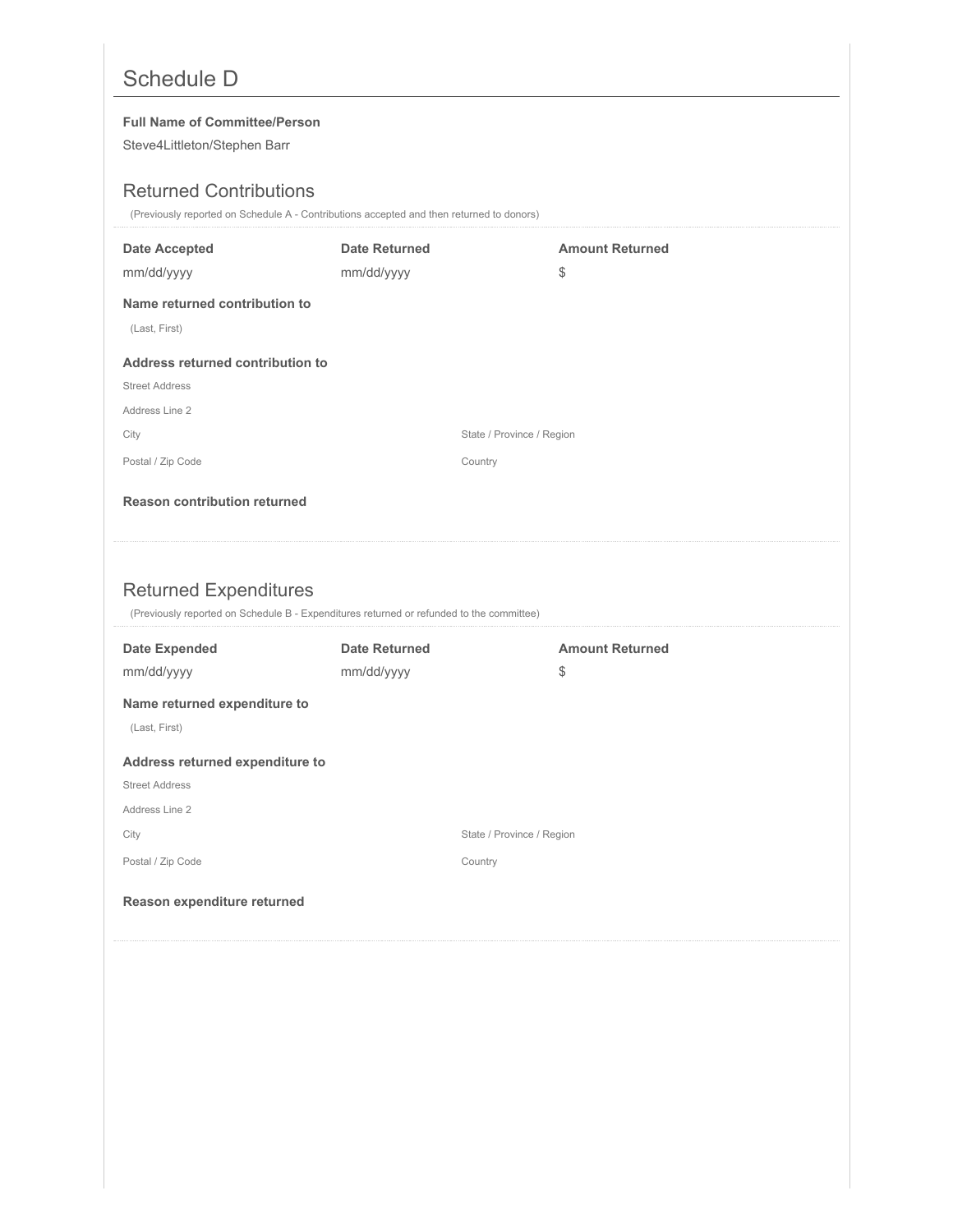|                                                             | <b>Statement of Non-Monetary Contributions</b>                                                                                               |                                                                                                                                                  |
|-------------------------------------------------------------|----------------------------------------------------------------------------------------------------------------------------------------------|--------------------------------------------------------------------------------------------------------------------------------------------------|
| <b>Full Name of Committee/Person</b>                        |                                                                                                                                              |                                                                                                                                                  |
| Steve4Littleton/Stephen Barr                                |                                                                                                                                              |                                                                                                                                                  |
|                                                             |                                                                                                                                              |                                                                                                                                                  |
|                                                             | <b>Statement of Non-Monetary Contributions</b><br>[Art. XXVIII, Sec. 2(5)(a)(II)(III) & Sec. 5(3) & C.R.S. 1-45-108(1)] 1-45-108(1), C.R.S.] |                                                                                                                                                  |
| <b>Date Provided</b>                                        | <b>Fair Market Value</b>                                                                                                                     | <b>Aggregate Amount</b>                                                                                                                          |
| mm/dd/yyyy                                                  | \$                                                                                                                                           | \$                                                                                                                                               |
| <b>Electioneering Communication</b>                         |                                                                                                                                              |                                                                                                                                                  |
| □ Yes                                                       | $\Box$ No                                                                                                                                    |                                                                                                                                                  |
| <b>Non-Monetary Contribution Name</b>                       |                                                                                                                                              |                                                                                                                                                  |
| (Last, First)                                               |                                                                                                                                              |                                                                                                                                                  |
| <b>Non-Monetary Contribution Address</b>                    |                                                                                                                                              |                                                                                                                                                  |
| <b>Street Address</b>                                       |                                                                                                                                              |                                                                                                                                                  |
| Address Line 2                                              |                                                                                                                                              |                                                                                                                                                  |
| City                                                        |                                                                                                                                              | State / Province / Region                                                                                                                        |
| Postal / Zip Code                                           | Country                                                                                                                                      |                                                                                                                                                  |
| <b>Description of Non-Monetary Contribution</b>             |                                                                                                                                              |                                                                                                                                                  |
| <b>Employer</b>                                             |                                                                                                                                              |                                                                                                                                                  |
| (if applicable, mandatory)                                  |                                                                                                                                              |                                                                                                                                                  |
| <b>Occupation</b>                                           |                                                                                                                                              |                                                                                                                                                  |
| (if applicable, mandatory)                                  |                                                                                                                                              |                                                                                                                                                  |
|                                                             |                                                                                                                                              |                                                                                                                                                  |
|                                                             | Coordinated with a Candidate/Candidate Committee or Political Party                                                                          | If coordinated, then contribution must also be reported as a non-monetary expenditure on Detailed Summary. Art. XXVIII, Sec. 2(9) states: "      |
| expenditures, and expenditures by the candidate committee." |                                                                                                                                              | Expenditures that are controlled by or coordinated with a candidate or candidate's agent are deemed to be both contributions by the maker of the |
| ○ Yes                                                       | $\bigcirc$ No                                                                                                                                |                                                                                                                                                  |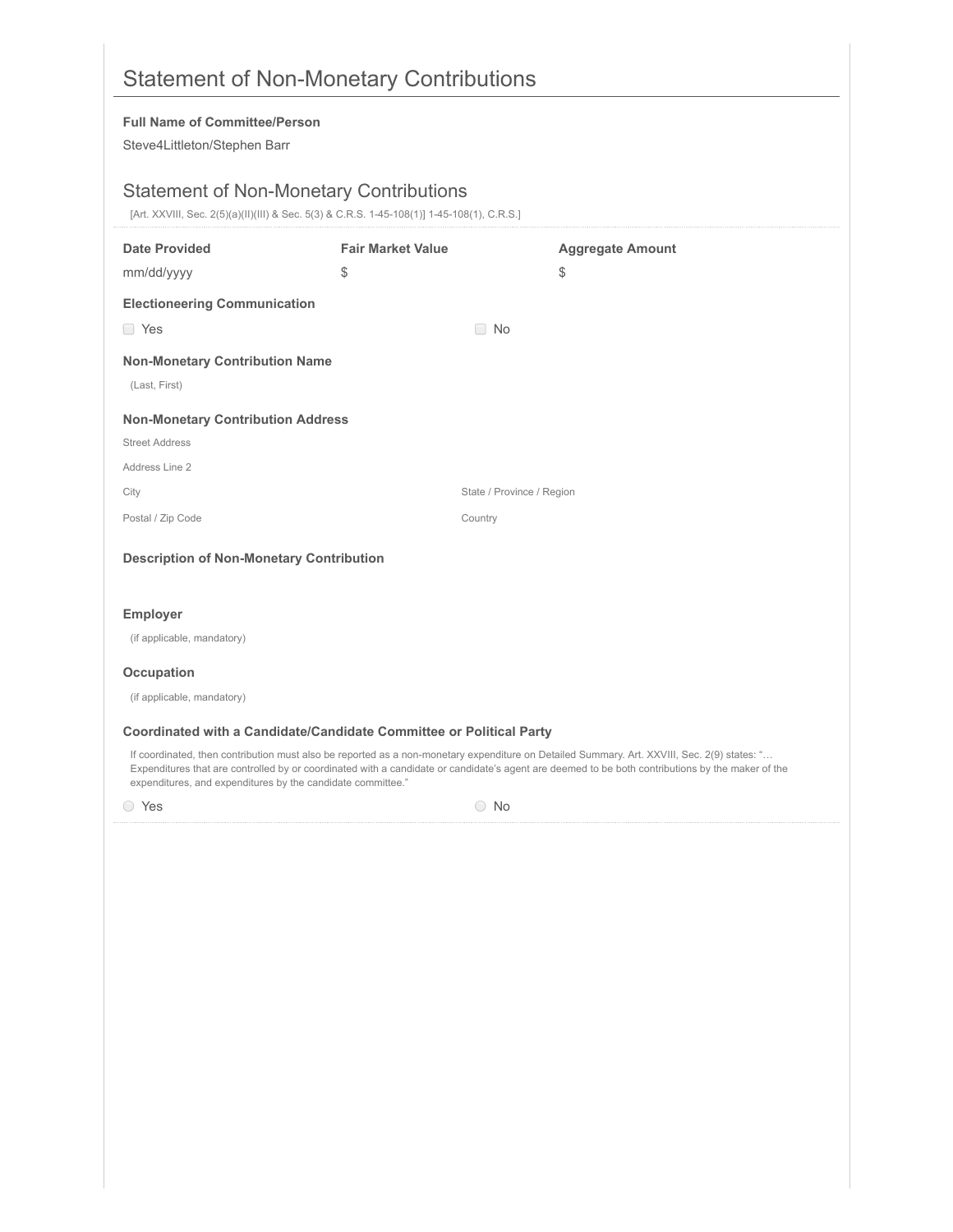# Contributions and Expenditures Detailed Summary

|                                                                                                                                                                                    |                                                                           | $\frac{1}{2}$                                                                          |  |
|------------------------------------------------------------------------------------------------------------------------------------------------------------------------------------|---------------------------------------------------------------------------|----------------------------------------------------------------------------------------|--|
| <b>Full Name of Committee/Person</b><br>Steve4Littleton/Stephen Barr                                                                                                               |                                                                           |                                                                                        |  |
| <b>Reporting Period</b>                                                                                                                                                            |                                                                           |                                                                                        |  |
| Covered<br>Contributions                                                                                                                                                           | <b>From</b><br>10/22/2021                                                 | <b>Through</b><br>11/25/2021                                                           |  |
| Beginning reporting period funds on hand<br>Provided on General Information<br>\$807.01<br><b>Total Itemized Contributions (\$20 or more)</b><br>Provided on Schedule A<br>\$50.00 |                                                                           | <b>Total Non-Itemized Contributions</b><br>Provided on General Information<br>\$0.00   |  |
| <b>Loans Received</b><br>Provided on Schedule C<br>\$0.00                                                                                                                          |                                                                           | <b>Total of Other Receipts</b><br>Provided on General Information<br>\$0.00            |  |
| <b>Returned Expenditures</b><br>Provided on Schedule D<br>\$0.00                                                                                                                   |                                                                           |                                                                                        |  |
| <b>Total Monetary Contributions</b><br>Sum of above<br>\$50.00                                                                                                                     |                                                                           |                                                                                        |  |
| <b>Expenditures</b>                                                                                                                                                                |                                                                           |                                                                                        |  |
| Itemized Expenditures (\$20 or more)<br>Provided on Schedule B<br>\$587.99                                                                                                         |                                                                           | <b>Total of Non-Itemized Expenditures</b><br>Provided on General Information<br>\$0.00 |  |
| <b>Loan Repayments Made</b><br>Provided on Schedule C<br>\$0.00                                                                                                                    |                                                                           | <b>Returned Contributions (To donor)</b><br>Provided on Schedule D<br>\$0.00           |  |
| <b>Total Monetary Expenditures</b><br>Sum of above Expenditures<br>\$587.99                                                                                                        |                                                                           |                                                                                        |  |
| <b>Total Coordinated Non-Monetary Expenditures</b><br>(Candidate/Candidate Committee & Political Parties ONLY)<br>\$0.00                                                           |                                                                           |                                                                                        |  |
| <b>Total Spending</b>                                                                                                                                                              | Total Monetary Expenditures + Total Coordinated Non-Monetary Expenditures |                                                                                        |  |

\$ 587.99